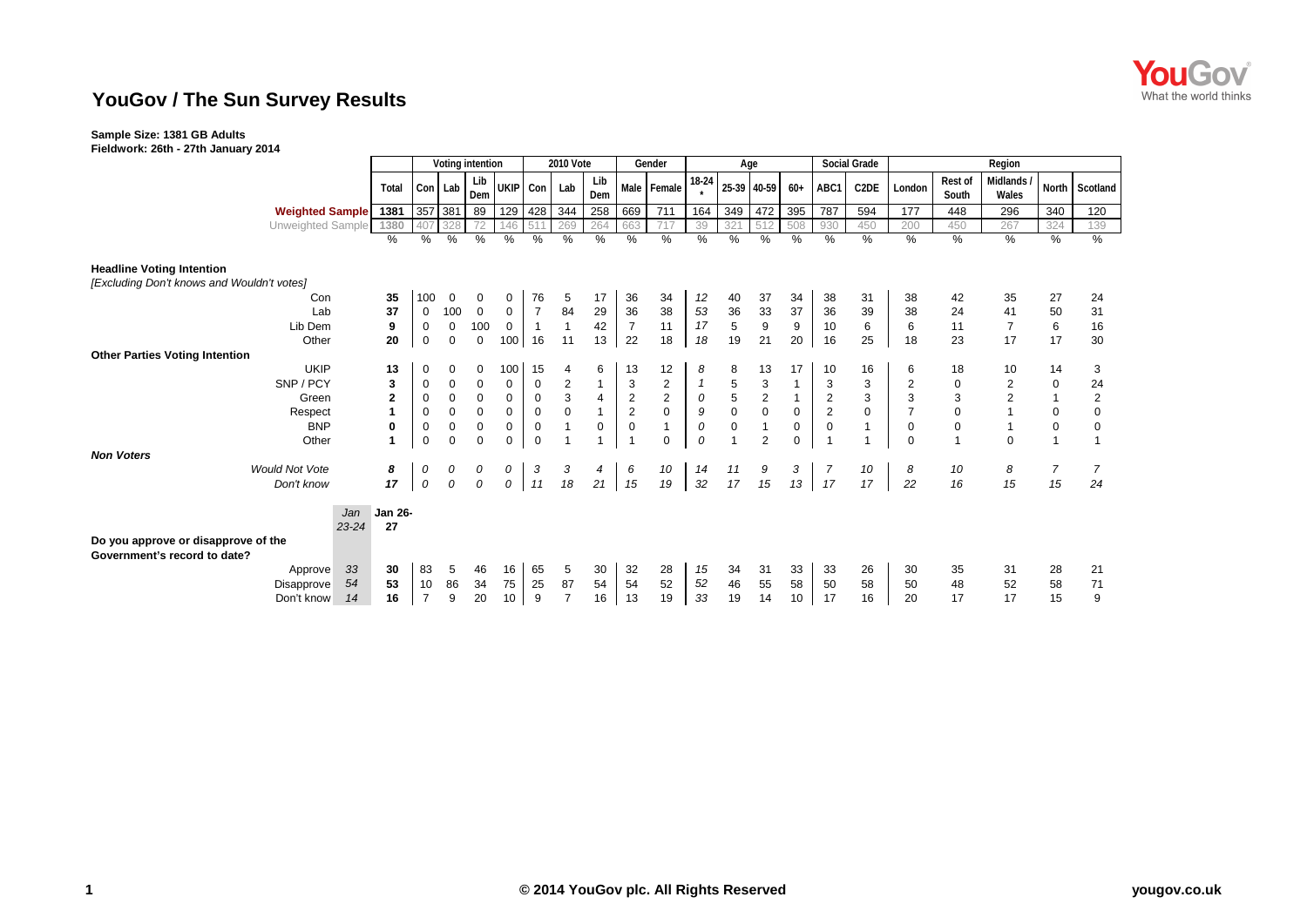

| Fieldwork: 26th - 27th January 2014                                                                                                                                                                   |                      |                      |                      |                      |                                 |                                 |                      |                      |                      |                      |                      |                                  |                      |                      |                      |                      |                      |                      |                      |                          |                      |                     |
|-------------------------------------------------------------------------------------------------------------------------------------------------------------------------------------------------------|----------------------|----------------------|----------------------|----------------------|---------------------------------|---------------------------------|----------------------|----------------------|----------------------|----------------------|----------------------|----------------------------------|----------------------|----------------------|----------------------|----------------------|----------------------|----------------------|----------------------|--------------------------|----------------------|---------------------|
|                                                                                                                                                                                                       |                      |                      |                      |                      | Voting intention                |                                 |                      | <b>2010 Vote</b>     |                      |                      | Gender               |                                  | Age                  |                      |                      |                      | <b>Social Grade</b>  |                      |                      | Region                   |                      |                     |
|                                                                                                                                                                                                       |                      | Total                | Con Lab              |                      | Lib<br>Dem                      | <b>UKIP</b>                     | Con                  | Lab                  | Lib<br>Dem           |                      | Male Female          | 18-24                            |                      | 25-39 40-59          | $60+$                | ABC1                 | C <sub>2</sub> DE    | London               | Rest of<br>South     | <b>Midlands</b><br>Wales | North                | Scotland            |
| Weighted Sample 1381                                                                                                                                                                                  |                      |                      | 357 381              |                      | 89                              | 129                             | 428                  | 344                  | 258                  | 669                  | 711                  | 164                              | 349                  | 472                  | 395                  | 787                  | 594                  | 177                  | 448                  | 296                      | 340                  | 120                 |
| Unweighted Sample                                                                                                                                                                                     |                      | 1380                 | 407                  | 328                  | 72                              | 146                             |                      | 269                  | 264                  | 663                  | 717                  | 39                               | 32                   | 51                   | 508                  | 930                  | 450                  | 200                  | 450                  | 267                      | 324                  | 139                 |
|                                                                                                                                                                                                       |                      | $\frac{0}{0}$        | $\frac{0}{2}$        | $\%$                 | $\frac{0}{2}$                   | $\frac{0}{2}$                   | %                    | $\frac{0}{0}$        | $\frac{0}{0}$        | $\frac{0}{2}$        | $\frac{0}{0}$        | %                                | %                    | %                    | %                    | %                    | %                    | $\frac{9}{6}$        | $\frac{0}{2}$        | $\frac{0}{0}$            | %                    | $\frac{0}{0}$       |
|                                                                                                                                                                                                       | <b>Dec</b>           | <b>Jan 26-</b>       |                      |                      |                                 |                                 |                      |                      |                      |                      |                      |                                  |                      |                      |                      |                      |                      |                      |                      |                          |                      |                     |
| Do you think Britain would be better or<br>worse off economically if we left the<br>European Union, or would it make no<br>difference?                                                                | $15 - 16$            | 27                   |                      |                      |                                 |                                 |                      |                      |                      |                      |                      |                                  |                      |                      |                      |                      |                      |                      |                      |                          |                      |                     |
| Better off<br>Worse off<br>Would make no difference<br>Don't know                                                                                                                                     | 33<br>34<br>15<br>18 | 32<br>38<br>12<br>18 | 47<br>27<br>13<br>13 | 19<br>55<br>11<br>15 | 9<br>79<br>6<br>$\overline{7}$  | 79<br>8<br>12<br>$\mathbf{1}$   | 57<br>20<br>10<br>12 | 19<br>54<br>11<br>16 | 18<br>58<br>11<br>13 | 33<br>44<br>12<br>12 | 31<br>33<br>13<br>24 | 5<br>58<br>12<br>24              | 26<br>40<br>11<br>23 | 36<br>33<br>10<br>20 | 43<br>34<br>15<br>9  | 28<br>44<br>13<br>15 | 37<br>30<br>11<br>22 | 22<br>48<br>16<br>13 | 36<br>32<br>11<br>22 | 32<br>35<br>14<br>19     | 34<br>37<br>12<br>17 | 22<br>58<br>10<br>9 |
| Do you think Britain would have more or<br>less influence in the world if we left the<br>European Union, or would it make no<br>difference?<br>Would have more influence<br>Would have less influence | 13<br>38             | 11<br>38             | 18<br>31             | 7<br>55              | 3<br>69                         | 31<br>$\overline{7}$            | 19<br>25             | 8<br>51              | 3<br>60              | 13<br>38             | 10<br>38             | 8<br>42                          | 10<br>44             | 12<br>36             | 13<br>34             | 10<br>43             | 13<br>32             | 10<br>38             | 12<br>37             | 10<br>35                 | 13<br>33             | 8<br>61             |
| Would make no difference<br>Don't know                                                                                                                                                                | 35<br>14             | 33<br>17             | 42<br>10             | 26<br>12             | 23<br>5                         | 52<br>9                         | 48<br>9              | 24<br>18             | 29<br>9              | 35<br>13             | 32<br>21             | 14<br>36                         | 24<br>22             | 37<br>15             | 45<br>8              | 33<br>14             | 33<br>22             | 28<br>24             | 33<br>17             | 39<br>16                 | 35<br>19             | 26<br>5             |
| Do you think it would be good or bad for<br>jobs and employment if Britain left the<br>European Union, or would it make no<br>difference?                                                             |                      |                      |                      |                      |                                 |                                 |                      |                      |                      |                      |                      |                                  |                      |                      |                      |                      |                      |                      |                      |                          |                      |                     |
| Would be good for jobs and employment<br>Would be bad for jobs and employment<br>Would make no difference<br>Don't know                                                                               | 34<br>30<br>20<br>16 | 28<br>32<br>23<br>18 | 35<br>24<br>29<br>12 | 19<br>50<br>21<br>10 | $\overline{7}$<br>75<br>13<br>6 | 71<br>6<br>20<br>3              | 42<br>18<br>30<br>10 | 23<br>37<br>25<br>16 | 15<br>59<br>13<br>14 | 27<br>33<br>27<br>13 | 29<br>31<br>18<br>22 | 7<br>38<br>22<br>32              | 24<br>33<br>20<br>23 | 33<br>29<br>22<br>17 | 34<br>33<br>25<br>8  | 24<br>37<br>23<br>15 | 33<br>25<br>22<br>20 | 20<br>34<br>26<br>21 | 30<br>32<br>17<br>21 | 30<br>33<br>22<br>14     | 28<br>30<br>24<br>18 | 26<br>34<br>34<br>6 |
| And do you think you personally would be<br>better or worse off if we left the European<br>Union, or would it make no difference?                                                                     |                      |                      |                      |                      |                                 |                                 |                      |                      |                      |                      |                      |                                  |                      |                      |                      |                      |                      |                      |                      |                          |                      |                     |
| Better off<br>Worse off<br>Would make no difference<br>Don't know                                                                                                                                     | 23<br>20<br>38<br>18 | 19<br>22<br>43<br>17 | 27<br>15<br>48<br>10 | 12<br>33<br>39<br>15 | 5<br>52<br>36<br>$\overline{7}$ | 53<br>$\overline{4}$<br>34<br>8 | 28<br>11<br>50<br>12 | 15<br>28<br>41<br>15 | 11<br>36<br>40<br>13 | 20<br>26<br>44<br>9  | 18<br>18<br>41<br>24 | $\overline{7}$<br>38<br>36<br>19 | 14<br>22<br>43<br>21 | 26<br>21<br>38<br>16 | 21<br>15<br>51<br>13 | 17<br>26<br>43<br>14 | 21<br>16<br>42<br>21 | 16<br>38<br>32<br>14 | 21<br>19<br>40<br>20 | 17<br>22<br>47<br>14     | 22<br>17<br>43<br>18 | 14<br>22<br>55<br>9 |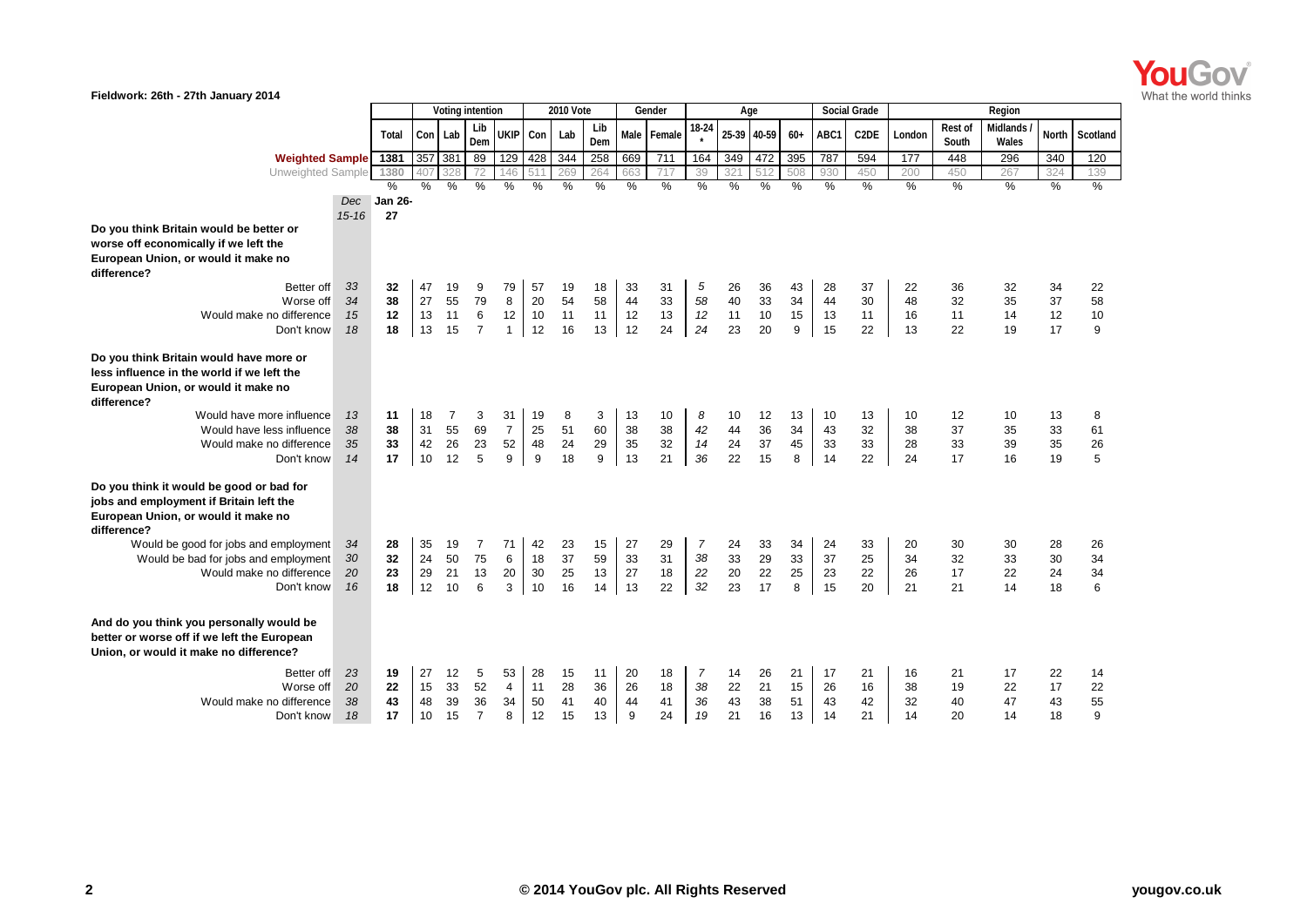

| Fieldwork: 26th - 27th January 2014                                |                |                |                  |                |            |                 |                  |                 |                |               |             |               |                |       |               |                     |                   |                |                         |                   |              |                |
|--------------------------------------------------------------------|----------------|----------------|------------------|----------------|------------|-----------------|------------------|-----------------|----------------|---------------|-------------|---------------|----------------|-------|---------------|---------------------|-------------------|----------------|-------------------------|-------------------|--------------|----------------|
|                                                                    |                |                | Voting intention |                |            |                 | <b>2010 Vote</b> |                 |                | Gender        |             |               | Age            |       |               | <b>Social Grade</b> |                   |                | Region                  |                   |              |                |
|                                                                    |                | Total          | Con Lab          |                | Lib<br>Dem | UKIP            | Con              | Lab             | Lib<br>Dem     |               | Male Female | 18-24         | 25-39          | 40-59 | $60+$         | ABC1                | C <sub>2</sub> DE | London         | <b>Rest of</b><br>South | Midlands<br>Wales | <b>North</b> | Scotland       |
| <b>Weighted Sample</b>                                             |                | 1381           | 357              | 381            | 89         | 129             | 428              | 344             | 258            | 669           | 711         | 164           | 349            | 472   | 395           | 787                 | 594               | 177            | 448                     | 296               | 340          | 120            |
| Unweighted Sample                                                  |                | 1380           | 407              | 328            | 72         | 146             | 51               | 269             | 264            | 663           | 717         | 39            | 32'            | 512   | 508           | 930                 | 450               | 200            | 450                     | 267               | 324          | 139            |
|                                                                    |                | %              | $\%$             | $\frac{0}{0}$  | %          | %               | $\%$             | %               | $\frac{0}{0}$  | $\frac{0}{0}$ | %           | $\frac{0}{0}$ | %              | %     | $\frac{0}{0}$ | %                   | %                 | $\frac{0}{0}$  | $\%$                    | $\frac{0}{2}$     | %            | %              |
|                                                                    | Jan            | <b>Jan 26-</b> |                  |                |            |                 |                  |                 |                |               |             |               |                |       |               |                     |                   |                |                         |                   |              |                |
|                                                                    | $12 - 13$      | 27             |                  |                |            |                 |                  |                 |                |               |             |               |                |       |               |                     |                   |                |                         |                   |              |                |
| Good or bad for the economy?                                       |                |                |                  |                |            |                 |                  |                 |                |               |             |               |                |       |               |                     |                   |                |                         |                   |              |                |
| Good for the economy                                               | 45             | 42             | 81               | 19             | 60         | 40              | 75               | 22              | 39             | 46            | 38          | 30            | 36             | 46    | 46            | 47                  | 35                | 54             | 47                      | 40                | 34           | 31             |
| Bad for the economy                                                | 36             | 38             | 11               | 66             | 30         | 37              | 12               | 61              | 46             | 42            | 35          | 45            | 39             | 34    | 41            | 37                  | 41                | 29             | 28                      | 43                | 46           | 57             |
| Don't know                                                         | 19             | 20             | 8                | 15             | 10         | 22              | 13               | 16              | 15             | 12            | 28          | 26            | 25             | 20    | 13            | 17                  | 24                | 16             | 25                      | 17                | 21           | 12             |
| Being done fairly or unfairly?                                     |                |                |                  |                |            |                 |                  |                 |                |               |             |               |                |       |               |                     |                   |                |                         |                   |              |                |
| Fairly                                                             | 28             | 28             | 68               | 3              | 32         | 23              | 56               | 12              | 21             | 31            | 24          | 19            | 29             | 28    | 29            | 32                  | 22                | 41             | 29                      | 28                | 22           | 17             |
| Unfairly                                                           | 54             | 56             | 19               | 89             | 55         | 66              | 28               | 79              | 68             | 57            | 55          | 58            | 51             | 55    | 59            | 54                  | 57                | 49             | 49                      | 54                | 63           | 74             |
| Don't know                                                         | 18             | 17             | 13               | $\overline{7}$ | 13         | 12              | 15               | 10              | 11             | 12            | 21          | 24            | 20             | 16    | 12            | 14                  | 21                | 11             | 22                      | 18                | 16           | 8              |
| Necessary or unnecessary?                                          |                |                |                  |                |            |                 |                  |                 |                |               |             |               |                |       |               |                     |                   |                |                         |                   |              |                |
| Necessary                                                          | 56             | 56             | 87               | 34             | 82         | 60              | 84               | 42              | 61             | 57            | 55          | 37            | 53             | 59    | 63            | 61                  | 50                | 53             | 63                      | 52                | 50           | 62             |
| Unnecessary                                                        | 27             | 27             | 8                | 48             | 12         | 28              | 8                | 37              | 28             | 31            | 23          | 35            | 25             | 25    | 27            | 25                  | 30                | 27             | 15                      | 32                | 37           | 28             |
| Don't know                                                         | 16             | 17             | 5                | 18             | 6          | 12 <sup>1</sup> | 8                | 21              | 11             | 12            | 22          | 28            | 22             | 16    | 10            | 14                  | 21                | 20             | 22                      | 16                | 13           | 11             |
| Too deep, too shallow or at about the right<br>level?              |                |                |                  |                |            |                 |                  |                 |                |               |             |               |                |       |               |                     |                   |                |                         |                   |              |                |
| Too deep                                                           | 37             | 37             | 7                | 67             | 36         | 43              | 17               | 65              | 44             | 42            | 33          | 39            | 30             | 37    | 43            | 36                  | 39                | 33             | 30                      | 40                | 40           | 58             |
| Too shallow                                                        | 12             | 12             | 17               | 8              | 8          | 19              | 17               | $6\phantom{1}6$ | 8              | 13            | 11          | 14            | 14             | 11    | 11            | 15                  | 8                 | 15             | 14                      | $\overline{7}$    | 12           | 12             |
| About the right level                                              | 30             | 29             | 66               | $\overline{7}$ | 41         | 23              | 54               | 10              | 29             | 31            | 28          | 11            | 31             | 31    | 33            | 31                  | 27                | 26             | 31                      | 34                | 29           | 15             |
| Don't know                                                         | 22             | 21             | 10               | 18             | 15         | 15              | 12               | 19              | 19             | 14            | 28          | 36            | 25             | 21    | 13            | 18                  | 26                | 25             | 25                      | 19                | 18           | 15             |
| Being done too quickly, too slowly, or at<br>about the right pace? |                |                |                  |                |            |                 |                  |                 |                |               |             |               |                |       |               |                     |                   |                |                         |                   |              |                |
| Too quickly                                                        | 39             | 39             | 9                | 69             | 31         | 37              | 16               | 67              | 42             | 43            | 35          | 38            | 33             | 41    | 42            | 38                  | 41                | 35             | 29                      | 45                | 42           | 60             |
| Too slowly                                                         | 12             | 13             | 21               | 9              | 10         | 28              | 18               | $\overline{7}$  | 12             | 13            | 13          | 13            | 13             | 13    | 14            | 14                  | 12                | 11             | 16                      | 9                 | 15           | 13             |
| About the right pace                                               | 30             | 32             | 65               | 8              | 51         | 26              | 58               | 14              | 35             | 35            | 29          | 24            | 34             | 31    | 35            | 36                  | 28                | 38             | 35                      | 33                | 29           | 18             |
| Don't know                                                         | 18             | 16             | 5                | 14             | 8          | 8               | 8                | 13              | 11             | 8             | 22          | 25            | 19             | 15    | 8             | 13                  | 19                | 15             | 20                      | 13                | 14           | 9              |
| Having an impact on your own life, or not                          |                |                |                  |                |            |                 |                  |                 |                |               |             |               |                |       |               |                     |                   |                |                         |                   |              |                |
| having an impact on your own life?                                 |                |                |                  |                |            |                 |                  |                 |                |               |             |               |                |       |               |                     |                   |                |                         |                   |              |                |
| Having an impact on my life                                        | 54             | 51             | 36               | 68             | 42         | 51              | 42               | 67              | 51             | 54            | 47          | 64            | 41             | 54    | 50            | 51                  | 50                | 61             | 44                      | 52                | 50           | 57             |
| Not having an impact on my life                                    | 31             | 35             | 53               | 25             | 47         | 37              | 45               | 24              | 39             | 37            | 33          | 21            | 40             | 32    | 41            | 38                  | 30                | 28             | 38                      | 33                | 36           | 36             |
| Don't know                                                         | 15             | 14             | 11               | 8              | 11         | 11              | 12               | 9               | 10             | 8             | 20          | 15            | 19             | 14    | 10            | 10                  | 20                | 11             | 18                      | 15                | 13           | $\overline{7}$ |
| And who do you think is most to blame for                          |                |                |                  |                |            |                 |                  |                 |                |               |             |               |                |       |               |                     |                   |                |                         |                   |              |                |
| the current spending cuts?                                         |                |                |                  |                |            |                 |                  |                 |                |               |             |               |                |       |               |                     |                   |                |                         |                   |              |                |
| The Conservative-Liberal Democrat coalition                        | 26             | 28             | $\overline{7}$   | 63             | 17         | 22              | 10               | 50              | 32             | 27            | 29          | 29            | 24             | 27    | 33            | 27                  | 30                | 27             | 19                      | 32                | 36           | 30             |
| The last Labour government                                         | 34             | 34             | 78               | $\overline{c}$ | 53         | 44              | 70               | $\overline{4}$  | 33             | 38            | 30          | 14            | 35             | 34    | 40            | 37                  | 30                | 33             | 39                      | 30                | 33           | 28             |
| Both                                                               | 26             | 24             | 9                | 28             | 18         | 28              | 14               | 31              | 25             | 24            | 25          | 34            | 25             | 25    | 19            | 25                  | 24                | 20             | 25                      | 22                | 23           | 36             |
| Neither                                                            | $\overline{4}$ | 4              | $\overline{2}$   | 4              | 6          | 5               | -1               | 6               | $\overline{4}$ | $\sqrt{5}$    | 4           | 0             | $\overline{4}$ | 5     | 5             | 3                   | 5                 | $\overline{4}$ | 4                       | 6                 | 3            | $\overline{4}$ |
| Don't know                                                         | 10             | 10             | 4                | 3              | 6          | $\mathbf{1}$    | $\overline{4}$   | 9               | 5              | 6             | 13          | 23            | 12             | 8     | 4             | 9                   | 11                | 16             | 13                      | 10                | 5            | $\overline{2}$ |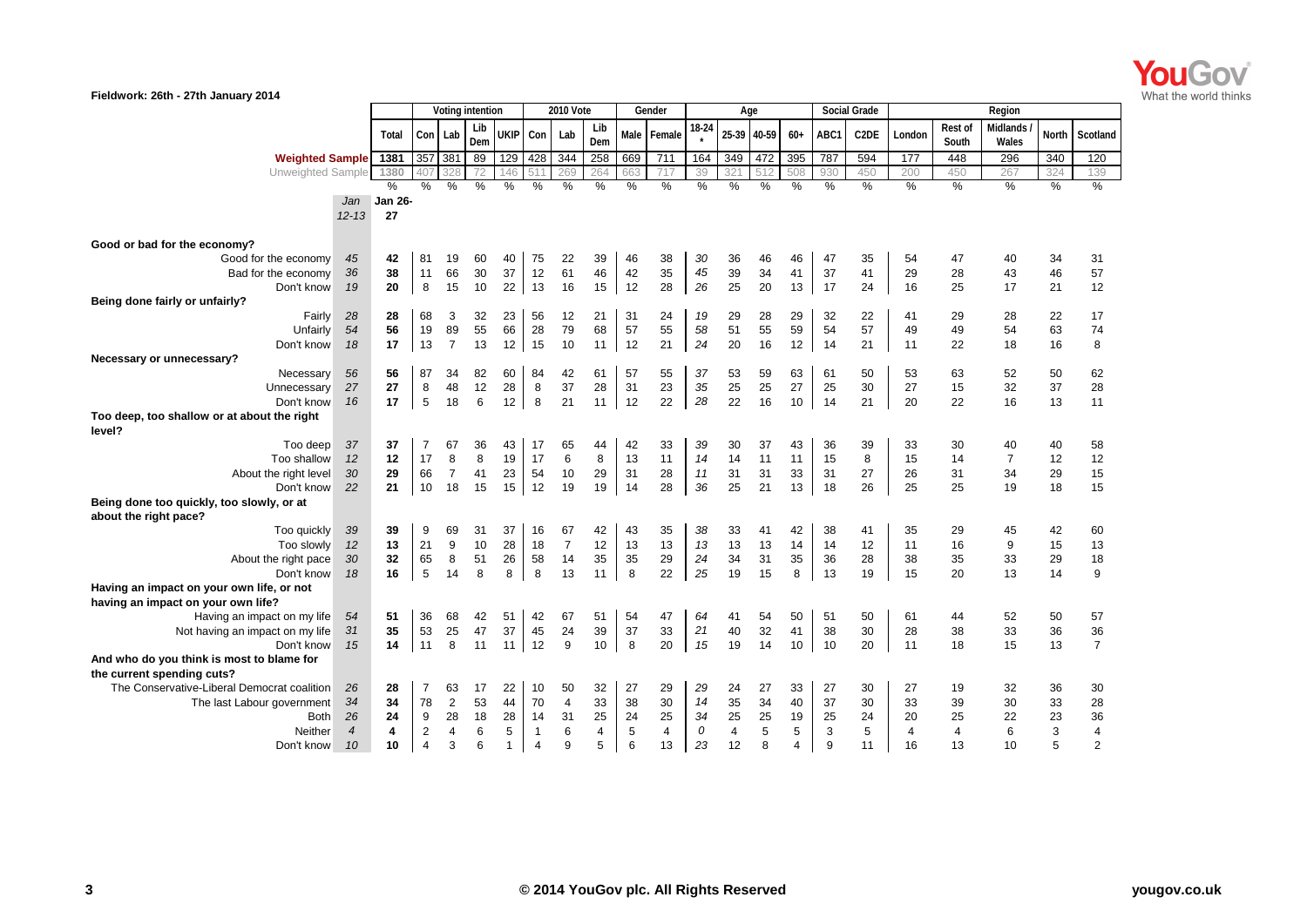

| Fieldwork: 26th - 27th January 2014         |                          |                |                |                |                  |                |                  |                  |                |                  |                |              |                |                |                |                  |                     |          |                         |                   |                |                |
|---------------------------------------------|--------------------------|----------------|----------------|----------------|------------------|----------------|------------------|------------------|----------------|------------------|----------------|--------------|----------------|----------------|----------------|------------------|---------------------|----------|-------------------------|-------------------|----------------|----------------|
|                                             |                          |                |                |                | Voting intention |                |                  | <b>2010 Vote</b> |                |                  | Gender         |              |                | Age            |                |                  | <b>Social Grade</b> |          |                         | Region            |                |                |
|                                             |                          | Total          |                | Con Lab        | Lib<br>Dem       | ukipi          | Con              | Lab              | Lib<br>Dem     | Male             | Female         | 18-24        |                | 25-39 40-59    | $60+$          | ABC1             | C <sub>2</sub> DE   | London   | <b>Rest of</b><br>South | Midlands<br>Wales | <b>North</b>   | Scotland       |
| <b>Weighted Sample</b>                      |                          | 1381           |                | 357 381        | 89               | 129            | 428              | 344              | 258            | 669              | 711            | 164          | 349            | 472            | 395            | 787              | 594                 | 177      | 448                     | 296               | 340            | 120            |
| Unweighted Sample                           |                          | 1380           | 40             | 328            | 72               | 146            |                  | 269              | 264            | 663              | 717            | 39           | 32'            | 512            | 508            | 930              | 450                 | 200      | 450                     | 267               | 324            | 139            |
|                                             |                          | $\frac{0}{0}$  | %              | $\%$           | $\%$             | %              | %                | %                | %              | $\%$             | %              | $\%$         | %              | %              | %              | %                | %                   | %        | %                       | %                 | $\%$           | %              |
|                                             | Jan                      | <b>Jan 26-</b> |                |                |                  |                |                  |                  |                |                  |                |              |                |                |                |                  |                     |          |                         |                   |                |                |
|                                             | $12 - 13$                | 27             |                |                |                  |                |                  |                  |                |                  |                |              |                |                |                |                  |                     |          |                         |                   |                |                |
| Thinking about the next two or three years, |                          |                |                |                |                  |                |                  |                  |                |                  |                |              |                |                |                |                  |                     |          |                         |                   |                |                |
| how worried are you that people like you    |                          |                |                |                |                  |                |                  |                  |                |                  |                |              |                |                |                |                  |                     |          |                         |                   |                |                |
| will                                        |                          |                |                |                |                  |                |                  |                  |                |                  |                |              |                |                |                |                  |                     |          |                         |                   |                |                |
| not have enough money to live comfortably   |                          |                |                |                |                  |                |                  |                  |                |                  |                |              |                |                |                |                  |                     |          |                         |                   |                |                |
| Very worried                                | 24                       | 22             | 6              | 32             | 11               | 36             | 15               | 29               | 14             | 19               | 25             | 14           | 24             | 26             | 19             | 16               | 29                  | 21       | 21                      | 22                | 26             | 18             |
| Fairly worried                              | 40                       | 42             | 37             | 47             | 39               | 37             | 37               | 48               | 44             | 43               | 41             | 61           | 37             | 43             | 36             | 45               | 38                  | 48       | 37                      | 40                | 42             | 51             |
| <b>TOTAL WORRIED</b>                        | 64                       | 64             | 43             | 79             | 50               | 73             | 52               | 77               | 58             | 62               | 66             | 75           | 61             | 69             | 55             | 61               | 67                  | 69       | 58                      | 62                | 68             | 69             |
| Not very worried                            | 26                       | 25             | 40             | 15             | 35               | 20             | 34               | 17               | 30             | 25               | 25             | 12           | 29             | 21             | 33             | 28               | 21                  | 16       | 30                      | 28                | 22             | 21             |
| Not at all worried                          | 6                        | $\overline{7}$ | 13             | $\overline{4}$ | 14               | 6              | $\boldsymbol{9}$ | $\,6\,$          | 10             | $\boldsymbol{9}$ | 6              | 0            | 8              | 8              | 10             | $\boldsymbol{9}$ | 5                   | 9        | $\overline{7}$          | 8                 | 6              | 10             |
| <b>TOTAL NOT WORRIED</b>                    | 32                       | 32             | 53             | 19             | 49               | 26             | 43               | 23               | 40             | 34               | 31             | 12           | 37             | 29             | 43             | 37               | 26                  | 25       | 37                      | 36                | 28             | 31             |
| Don't know                                  | $\overline{4}$           | 4              | $\overline{4}$ | $\mathbf{1}$   | $\mathbf 0$      | $\mathbf{1}$   | $\overline{4}$   | $\mathbf 0$      | 3              | $\overline{4}$   | $\overline{4}$ | 14           | 3              | 3              | $\overline{2}$ | $\overline{2}$   | $\overline{7}$      | 6        | 6                       | $\overline{2}$    | $\overline{4}$ | 0              |
| be victims of burglary, robbery or mugging  |                          |                |                |                |                  |                |                  |                  |                |                  |                |              |                |                |                |                  |                     |          |                         |                   |                |                |
| Very worried                                | 10                       | 12             | $\overline{7}$ | 16             | 4                | 14             | $\overline{7}$   | 24               | 3              | 11               | 14             | 17           | 9              | 13             | 13             | 10               | 15                  | 23       | 10                      | 11                | 12             | 11             |
| Fairly worried                              | 34                       | 29             | 24             | 33             | 23               | 49             | 26               | 26               | 31             | 28               | 31             | 21           | 31             | 30             | 31             | 30               | 29                  | 32       | 26                      | 33                | 31             | 22             |
| <b>TOTAL WORRIED</b>                        | 44                       | 41             | 31             | 49             | 27               | 63             | 33               | 50               | 34             | 39               | 45             | 38           | 40             | 43             | 44             | 40               | 44                  | 55       | 36                      | 44                | 43             | 33             |
| Not very worried                            | 42                       | 42             | 51             | 40             | 56               | 23             | 49               | 40               | 52             | 45               | 39             | 44           | 43             | 41             | 40             | 46               | 36                  | 34       | 44                      | 39                | 42             | 49             |
| Not at all worried                          | 9                        | 11             | 11             | 10             | 16               | 11             | 14               | 8                | 11             | 11               | 11             | 4            | 11             | 12             | 13             | 11               | 11                  | 6        | 12                      | 13                | 10             | 17             |
| <b>TOTAL NOT WORRIED</b>                    | 51                       | 53             | 62             | 50             | 72               | 34             | 63               | 48               | 63             | 56               | 50             | 48           | 54             | 53             | 53             | 57               | 47                  | 40       | 56                      | 52                | 52             | 66             |
| Don't know                                  | $\overline{\mathcal{A}}$ | 6              | 6              | 3              | 2                | 3              | 5                | 3                | 3              | 5                | 6              | 14           | 5              | 5              | 3              | 3                | 9                   | 6        | 8                       | $\overline{4}$    | 5              | $\mathbf{1}$   |
| suffer directly from cuts in spending on    |                          |                |                |                |                  |                |                  |                  |                |                  |                |              |                |                |                |                  |                     |          |                         |                   |                |                |
| public services such as health, education   |                          |                |                |                |                  |                |                  |                  |                |                  |                |              |                |                |                |                  |                     |          |                         |                   |                |                |
| and welfare                                 |                          |                |                |                |                  |                |                  |                  |                |                  |                |              |                |                |                |                  |                     |          |                         |                   |                |                |
| Very worried                                | 26                       | 25             | 6              | 44             | 23               | 36             | 13               | 40               | 26             | 24               | 26             | 29           | 19             | 26             | 29             | 21               | 32                  | 31       | 21                      | 26                | 30             | 20             |
| Fairly worried                              | 39                       | 39             | 34             | 40             | 43               | 32             | 35               | 42               | 46             | 38               | 40             | 42           | 43             | 37             | 37             | 44               | 32                  | 39       | 36                      | 41                | 37             | 53             |
| <b>TOTAL WORRIED</b>                        | 65                       | 64             | 40             | 84             | 66               | 68             | 48               | 82               | 72             | 62               | 66             | 71           | 62             | 63             | 66             | 65               | 64                  | 70       | 57                      | 67                | 67             | 73             |
| Not very worried                            | 28                       | 25             | 44             | 12             | 28               | 17             | 38               | 13               | 22             | 25               | 24             | 13           | 24             | 28             | 26             | 26               | 23                  | 15       | 28                      | 25                | 26             | 19             |
| Not at all worried                          | 5                        | 6              | 12             | $\overline{2}$ | 5                | 10             | 10               | $\overline{2}$   | $\overline{4}$ | $\overline{7}$   | 4              | $\mathbf{1}$ | 9              | 5              | 5              | $\overline{7}$   | 5                   | 10       | 6                       | 5                 | 3              | 6              |
| <b>TOTAL NOT WORRIED</b>                    | 33                       | 31             | 56             | 14             | 33               | 27             | 48               | 15               | 26             | 32               | 28             | 14           | 33             | 33             | 31             | 33               | 28                  | 25       | 34                      | 30                | 29             | 25             |
| Don't know                                  | 3                        | 5              | $\overline{4}$ | 3              | $\overline{1}$   | $\overline{4}$ | $\overline{4}$   | $\overline{2}$   | 3              | $\overline{4}$   | 6              | 15           | 6              | $\overline{4}$ | $\overline{2}$ | $\overline{2}$   | 9                   | 5        | 8                       | 3                 | $\overline{4}$ | $\overline{2}$ |
| lose out because foreign factories and/or   |                          |                |                |                |                  |                |                  |                  |                |                  |                |              |                |                |                |                  |                     |          |                         |                   |                |                |
| workers from abroad can do the same job     |                          |                |                |                |                  |                |                  |                  |                |                  |                |              |                |                |                |                  |                     |          |                         |                   |                |                |
| more cheaply                                |                          |                | 12             |                |                  | 34             | 20               |                  |                |                  |                | 9            |                |                |                |                  |                     |          |                         |                   |                |                |
| Very worried<br>Fairly worried              | 20<br>29                 | 19<br>27       | 27             | 21<br>27       | 13<br>18         | 34             | 27               | 22<br>28         | 11<br>28       | 15<br>28         | 22<br>26       | 17           | 12<br>24       | 23<br>33       | 23<br>27       | 12<br>24         | 27<br>30            | 14<br>26 | 17<br>26                | 20<br>33          | 23<br>24       | 14<br>23       |
| <b>TOTAL WORRIED</b>                        | 49                       | 46             | 39             | 48             | 31               | 68             | 47               | 50               | 39             | 43               | 48             | 26           | 36             | 56             | 50             | 36               | 57                  | 40       | 43                      | 53                | 47             | 37             |
| Not very worried                            | 30                       | 33             | 34             | 35             | 39               | 14             | 31               | 36               | 33             | 35               | 30             | 53           | 38             | 25             | 28             | 42               | 21                  | 36       | 31                      | 30                | 33             | 38             |
| Not at all worried                          | 15                       | 16             | 22             | 14             | 28               | 12             | 18               | 12               | 23             | 17               | 15             | 6            | 19             | 15             | 18             | 18               | 12                  | 19       | 16                      | 13                | 14             | 22             |
| <b>TOTAL NOT WORRIED</b>                    | 45                       | 49             | 56             | 49             | 67               | 26             | 49               | 48               | 56             | 52               | 45             | 59           | 57             | 40             | 46             | 60               | 33                  | 55       | 47                      | 43                | 47             | 60             |
| Don't know                                  | 6                        | 6              | 5              | 4              | $\mathbf 1$      | 5              | 5                | $\mathbf 1$      | 5              | 5                | $\overline{7}$ | 15           | $\overline{7}$ | 4              | 4              | 3                | 10                  | 6        | 10                      | 4                 | 5              | 2              |
|                                             |                          |                |                |                |                  |                |                  |                  |                |                  |                |              |                |                |                |                  |                     |          |                         |                   |                |                |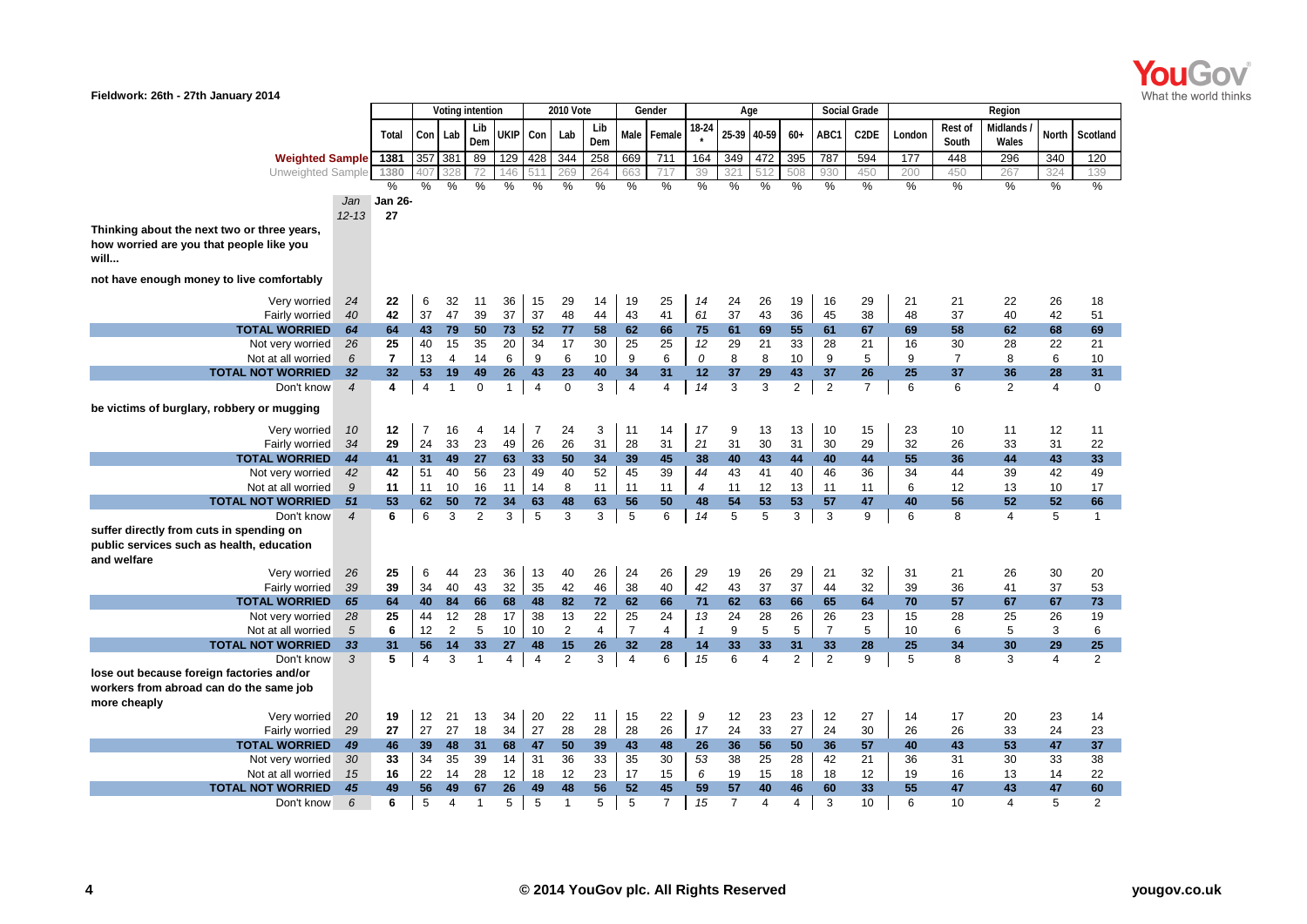

| Fieldwork: 26th - 27th January 2014                               |                |                |                |                |                  |                |                |                      |                |                |                |                |                |             |                |         |                     |                 |                         |                   |                |                |
|-------------------------------------------------------------------|----------------|----------------|----------------|----------------|------------------|----------------|----------------|----------------------|----------------|----------------|----------------|----------------|----------------|-------------|----------------|---------|---------------------|-----------------|-------------------------|-------------------|----------------|----------------|
|                                                                   |                |                |                |                | Voting intention |                |                | <b>2010 Vote</b>     |                |                | Gender         |                | Age            |             |                |         | <b>Social Grade</b> |                 | Region                  |                   |                |                |
|                                                                   |                | Total          |                | Con Lab        | Lib<br>Dem       | UKIP Con       |                | Lab                  | Lib<br>Dem     |                | Male Female    | 18-24          |                | 25-39 40-59 | $60+$          | ABC1    | C <sub>2</sub> DE   | London          | <b>Rest of</b><br>South | Midlands<br>Wales | <b>North</b>   | Scotland       |
| <b>Weighted Sample</b>                                            |                | 1381           | 357            | 381            | 89               | 129            | 428            | 344                  | 258            | 669            | 711            | 164            | 349            | 472         | 395            | 787     | 594                 | 177             | 448                     | 296               | 340            | 120            |
| Unweighted Sample                                                 |                | 1380           | 407            | 328            | 72               | 146            | 51             | 269                  | 264            | 663            | 717            | 39             | 32             | 512         | 508            | 930     | 450                 | 200             | 450                     | 267               | 324            | 139            |
|                                                                   |                | $\%$           | %              | %              | %                | $\%$           | %              | %                    | %              | %              | %              | %              | %              | %           | $\%$           | %       | %                   | %               | $\frac{0}{0}$           | $\frac{1}{2}$     | %              | %              |
|                                                                   | Jan            | <b>Jan 26-</b> |                |                |                  |                |                |                      |                |                |                |                |                |             |                |         |                     |                 |                         |                   |                |                |
|                                                                   | $12 - 13$      | 27             |                |                |                  |                |                |                      |                |                |                |                |                |             |                |         |                     |                 |                         |                   |                |                |
| lose their job / have difficulty finding work                     |                |                |                |                |                  |                |                |                      |                |                |                |                |                |             |                |         |                     |                 |                         |                   |                |                |
| Very worried                                                      | 20             | 21             | 7              | 28             | 10               | 30             | 12             | 35                   | 13             | 21             | 20             | 27             | 20             | 23          | 16             | 18      | 25                  | 23              | 15                      | 18                | 23             | 37             |
| Fairly worried                                                    | 37             | 35             | 32             | 43             | 36               | 35             | 32             | 32                   | 40             | 31             | 39             | 37             | 37             | 36          | 32             | 34      | 37                  | 29              | 38                      | 36                | 38             | 25             |
| <b>TOTAL WORRIED</b>                                              | 57             | 56             | 39             | 71             | 46               | 65             | 44             | 67                   | 53             | 52             | 59             | 64             | 57             | 59          | 48             | 52      | 62                  | 52              | 53                      | 54                | 61             | 62             |
| Not very worried                                                  | 26             | 26             | 37             | 17             | 29               | 15             | 33             | 20                   | 28             | 28             | 23             | 21             | 30             | 25          | 25             | 31      | 19                  | 30              | 27                      | 28                | 21             | 22             |
| Not at all worried                                                | 12             | 13             | 19             | 9              | 22               | 15             | 17             | 10                   | 15             | 14             | 11             | 0              | 9              | 11          | 22             | 14      | 10                  | 13              | 12                      | 13                | 12             | 15             |
| <b>TOTAL NOT WORRIED</b>                                          | 38             | 39             | 56             | 26             | 51               | 30             | 50             | 30                   | 43             | 42             | 34             | 21             | 39             | 36          | 47             | 45      | 29                  | 43              | 39                      | 41                | 33             | 37             |
| Don't know                                                        | 6              | 6              | 5              | 3              | $\overline{4}$   | 6              | 5              | 3                    | $\overline{4}$ | $\sqrt{5}$     | 6              | 14             | 5              | 5           | 5              | 3       | 10                  | 6               | 8                       | 5                 | 6              | $\mathbf{1}$   |
| lose their home                                                   |                |                |                |                |                  |                |                |                      |                |                |                |                |                |             |                |         |                     |                 |                         |                   |                |                |
| Very worried                                                      | 15             | 14             | 5              | 18             | 6                | 22             | 8              | 25                   | $\overline{7}$ | 13             | 16             | 21             | 11             | 15          | 15             | 11      | 20                  | 25              | 11                      | 14                | 15             | 12             |
| Fairly worried                                                    | 25             | 28             | 18             | 40             | 28               | 27             | 22             | 37                   | 25             | 28             | 29             | 42             | 29             | 23          | 28             | 28      | 29                  | 21              | 26                      | 26                | 34             | 37             |
| <b>TOTAL WORRIED</b>                                              | 40             | 42             | 23             | 58             | 34               | 49             | 30             | 62                   | 32             | 41             | 45             | 63             | 40             | 38          | 43             | 39      | 49                  | 46              | 37                      | 40                | 49             | 49             |
| Not very worried                                                  | 37             | 31             | 43             | 22             | 30               | 29             | 40             | 20                   | 38             | 30             | 32             | 17             | 39             | 33          | 27             | 36      | 25                  | 25              | 36                      | 32                | 28             | 25             |
| Not at all worried                                                | 18             | 20             | 30             | 15             | 33               | 20             | 26             | 15                   | 27             | 23             | 17             | $\overline{1}$ | 16             | 24          | 27             | 23      | 17                  | 19              | 19                      | 24                | 18             | 23             |
| <b>TOTAL NOT WORRIED</b><br>Don't know                            | 55<br>6        | 51<br>6        | 73<br>5        | 37<br>5        | 63<br>3          | 49<br>1        | 66<br>5        | 35<br>$\overline{2}$ | 65<br>3        | 53<br>6        | 49<br>6        | 18<br>19       | 55<br>5        | 57<br>5     | 54<br>3        | 59<br>3 | 42<br>9             | 44<br>10        | 55<br>$\overline{7}$    | 56<br>4           | 46<br>5        | 48<br>3        |
| suffer discrimination or unfair treatment by                      |                |                |                |                |                  |                |                |                      |                |                |                |                |                |             |                |         |                     |                 |                         |                   |                |                |
| employers or landlords or local councils or<br>public authorities |                |                |                |                |                  |                |                |                      |                |                |                |                |                |             |                |         |                     |                 |                         |                   |                |                |
| Very worried                                                      | 14             | 13             | 5              | 20             | $\overline{c}$   | 21             | 8              | 22                   | $\overline{7}$ | 11             | 14             | 6              | 11             | 13          | 16             | 7       | 20                  | 12              | 11                      | 12                | 14             | 17             |
| Fairly worried                                                    | 23             | 27             | 15             | 33             | 32               | 24             | 18             | 37                   | 30             | 29             | 25             | 54             | 24             | 22          | 25             | 28      | 26                  | 31              | 24                      | 29                | 25             | 38             |
| <b>TOTAL WORRIED</b>                                              | 37             | 40             | 20             | 53             | 34               | 45             | 26             | 59                   | 37             | 40             | 39             | 60             | 35             | 35          | 41             | 35      | 46                  | 43              | 35                      | 41                | 39             | 55             |
| Not very worried                                                  | 37             | 32             | 41             | 25             | 36               | 32             | 38             | 25                   | 34             | 29             | 35             | 18             | 37             | 35          | 30             | 35      | 28                  | 25              | 38                      | 29                | 34             | 23             |
| Not at all worried                                                | 19             | 20             | 31             | 14             | 27               | 19             | 28             | 12                   | 26             | 23             | 18             | 3              | 20             | 23          | 22             | 25      | 14                  | 20              | 19                      | 22                | 20             | 19             |
| <b>TOTAL NOT WORRIED</b>                                          | 56             | 52             | 72             | 39             | 63               | 51             | 66             | 37                   | 60             | 52             | 53             | 21             | 57             | 58          | 52             | 60      | 42                  | 45              | 57                      | 51                | 54             | 42             |
| Don't know                                                        | $\overline{7}$ | 8              | 8              | $\overline{7}$ | 3                | 5              | 8              | 4                    | 4              | 8              | 8              | 19             | $\overline{7}$ | 6           | $\overline{7}$ | 5       | 13                  | 13              | 8                       | $\overline{7}$    | 8              | 3              |
| suffer ill-health                                                 |                |                |                |                |                  |                |                |                      |                |                |                |                |                |             |                |         |                     |                 |                         |                   |                |                |
| Very worried                                                      | 18             | 19             | 6              | 24             | 15               | 31             | 12             | 31                   | 14             | 17             | 21             | 23             | 13             | 18          | 26             | 14      | 27                  | 27              | 20                      | 14                | 20             | 16             |
| Fairly worried                                                    | 35             | 32             | 31             | 37             | 39               | 38             | 28             | 36                   | 42             | 31             | 32             | 14             | 28             | 34          | 39             | 32      | 31                  | 29              | 30                      | 38                | 30             | 29             |
| <b>TOTAL WORRIED</b>                                              | 53             | 51             | 37             | 61             | 54               | 69             | 40             | 67                   | 56             | 48             | 53             | 37             | 41             | 52          | 65             | 46      | 58                  | 56              | 50                      | 52                | 50             | 45             |
| Not very worried                                                  | 35             | 34             | 43             | 29             | 33               | 20             | 42             | 26                   | 33             | 36             | 32             | 37             | 40             | 35          | 24             | 40      | 25                  | 21              | 34                      | 33                | 36             | 43             |
| Not at all worried                                                | 6              | 8              | 13             | 5              | 8                | $\overline{7}$ | 10             | 5                    | $\overline{7}$ | 8              | $\overline{7}$ | $\overline{7}$ | 12             | 6           | $\overline{7}$ | 10      | 6                   | 11              | $\overline{7}$          | 10                | 6              | 10             |
| <b>TOTAL NOT WORRIED</b>                                          | 41             | 42             | 56             | 34             | 41               | 27             | 52             | 31                   | 40             | 44             | 39             | 44             | 52             | 41          | 31             | 50      | 31                  | 32 <sub>2</sub> | 41                      | 43                | 42             | 53             |
| Don't know                                                        | 6              | $\overline{7}$ | $\overline{7}$ | 5              | 5                | 3              | $\overline{7}$ | $\mathfrak{p}$       | 4              | $\overline{7}$ | 8              | 19             | $\overline{7}$ | 6           | 4              | 5       | 11                  | 13              | $\mathbf{Q}$            | 5                 | $\overline{7}$ | $\overline{1}$ |

*\*Any percentages calculated on bases fewer than 50 respondents do not represent a wide enough cross-section of the target population to be considered statistically reliable. These figures will be italicised.*